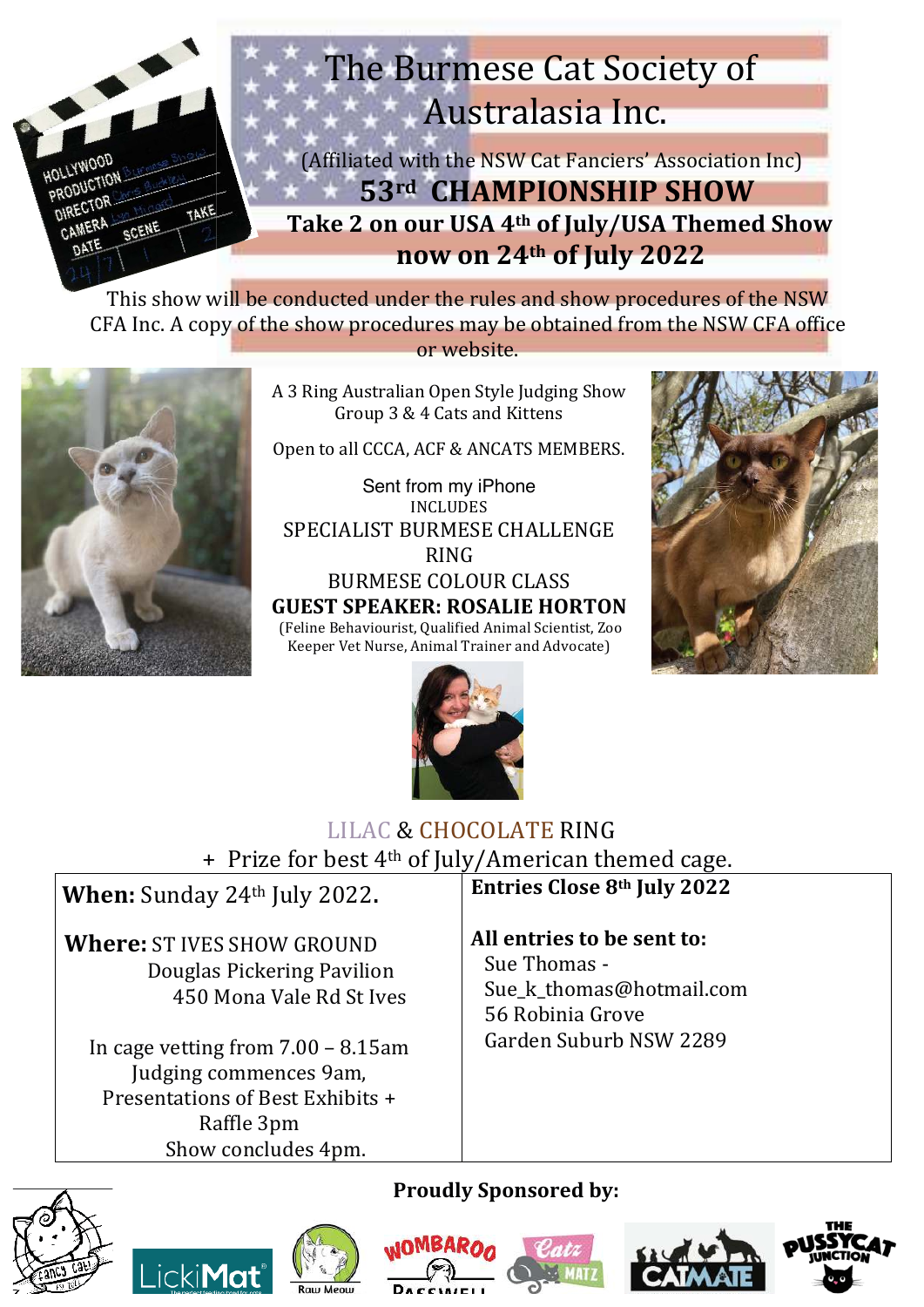# **Judges**



**Troy Willems (FCCV):** Throughout my childhood my family had always had pets, we always had dogs and cats and on occasion guinea pigs, birds and tropical fish also. Our cats were always moggies and our dogs always cross breeds - it didn't matter to us as we loved them all.

I was born and bred in Queensland spending the majority of my childhood in Central Queensland and my late teenage years and early adulthood in South-East Queensland. I relocated my young family to Victoria in May 2005 due to work commitments.

In late 2005 I stumbled across an article on the Bengal breed and instantly fell in love of the idea of a domesticated hybrid with Asian Leopard Cat links. I did some further research into the breed and knew that I had to have these magnificent cats in my life. I joined the FCCV in early 2006 as a breeder under the Voodoocatz prefix and secured my first breeding pair shortly thereafter. I started showing my Seal Mink Marbled Male in late 2006 but unfortunately he didn't quite have the right temperament for the show bench and he was retired from the show bench early on. My next home bred show cat Voodoocatz Khanji was the complete opposite of his father and absolutely loved every minute of every show whether being judged on the show bench, waiting patiently in his show cage or getting out to meet the public after judging was completed. Khanji had a very successful show career also making his way to CCCA Champion and Emerald Grand Champion status.

 I had become a judging steward with the FCCV and thoroughly enjoyed my time working with some wonderful judges both domestic and international. An opportunity arose to undertake the Group 2 & 3 judge's courses with the FCCV. I put forward my application and was accepted into the course. I really enjoyed the course and all of the trainee judging assignments.

I obtained my open judging license for Groups 2 & 3 in January 2017 and I love getting around to judge short-haired cats all over the country.

\_\_\_\_\_\_\_\_\_\_\_\_\_\_\_\_\_\_\_\_\_\_\_\_\_\_\_\_\_\_\_\_\_\_\_\_\_\_\_\_\_\_\_\_\_\_\_\_\_\_\_\_\_\_\_\_\_\_\_\_\_\_\_\_\_\_\_\_\_\_\_\_\_\_\_\_\_\_\_\_\_\_\_\_\_\_\_\_\_\_\_\_\_\_\_\_

**Sofia Bird (NSW CFA)**: I have always loved animals, especially cats, my first cat was a present for my 8th birthday, a cream Burmese. My mum and I joined the cat fancy and the Burmese cat club after buying our first show cat in 2007, and very naughty chocolate tortie Burmese. We also starting breeding Burmese around the same time under the prefix 'Misara'. I really enjoyed showing our cats and wanted to be more involved in the cat fancy, and when I thought I was ready and the judging course was offered I jumped at it. In my day to day life I am a theatre nurse at a major teaching hospital in Sydney. I find this work to be rewarding, challenging and very interesting as you never know what is going to come through the doors. Even though I am very new to the world of judging I hope to get the same fulfillment out of it as I do my job, because you never know what you'll be faced with.





Jenny Weekes (Cat NSW): I have owned cats my entire life, starting with farm cats as a child. I purchased my first pet Birman in 1990 and my first breeding Birman in 1994 . With my husband Greg we have bred Birmans in Canberra, Townsville, Wellington (NZ) on the Gold Coast and now at Murrumbateman. My first prefix – Kachin was granted in Canberra in 1994 and my current prefix – Sunsoar was granted in 1997. We have achieved many major awards at specialist and All Breed shows including Birman Cat Fanciers Qld Best Female Kitten 2008 and 2010 and Supreme Exhibit 2010 and 2012.

On the Gold Coast in 2006 I was able to commence training to become a judge and gained my Companion Cat licence in 2007 with QFA, followed by a Group 1 (Longhair) licence in 2009. I became an All Breeds Judge in 2014. While living in New Zealand I developed the quarterly magazine, Flash Cats which I continued to edit for several years after returning to

Australia. Prior to moving to Murrumbateman, I held various positions including the Secretary of QFA Inc., Secretary of the Birman Cat Fanciers of Qld Club and President of the Gold Coast Cat Club.

Greg and I are enjoying our life in Murrumbateman and share our home with our Birmans and our new pets, three Alpacas Cherokee, Magic and Warlock. Aside from my cat related activities I enjoy patchwork quilting, web site development, travelling and spending time with the grandchildren. \*\*\*\*\*\*\*\*\*\*\*\*\*\*\*\*\*\*\*\*\*\*\*\*\*\*\*\*\*\*\*\*\*\*\*\*\*\*\*\*\*\*\*\*\*\*\*\*\*\*\*\*\*\*\*\*\*\*\*\*\*\*\*\*\*\*\*\*\*\*\*\*\*\*\*\*\*\*\*\*\*\*\*\*\*\*\*\*\*\*\*\*\*\*\*\*\*\*\*\*\*\*\*\*\*\*\*\*\*\*\*\*\*\*\*\*\*\*\*\*\*\*\*\*\*\*\*\*\*\*\*\*\*\*\*\*\*\*\*\*\*\*\*\*\*\*\*\*\*\*\*\*\*\*\*\*\*\*\*\*\*\*\*\*\*\*\*\*\*\*

**Nick Tricarico (QFA):** I am an All Breeds judge with the Governing Council of the Cat Fancy (Aust. & Vic) Inc. (GCCFV) which is currently affiliated with the Australian Cat Federation (Inc.). I completed Group 2 in 1999 and Group 3 in 2002, followed by Group 1 in 2008.

My breed interest is the British Shorthair and with my wife, Cathy, we have been exhibiting and breeding this breed since 1994 under the prefix of Bevington. We specialise in the colours of Orange–Eyed White, Black and Blue. We have bred a number of best in show and cat of the year winners and were GCCFV Group 3 Breeder of the Year winners in 2009.



I have undertaken numerous local and interstate assignments as well as New Zealand. I have judged at the Co–ordinating Cat Council of Australia (CCCA) National Shows in Brisbane in 2004 and in Melbourne in 2007, the World Cat Congress Show in Melbourne in 2010, as well as the New Zealand National Show in 2008. I have been very privileged to judge at these various shows.

Outside of the cat fancy, I am a qualified social worker, and I have been married to Cathy for over 38 years, have a son, Adam, and a beautiful granddaughter, Emily, now aged 6 years.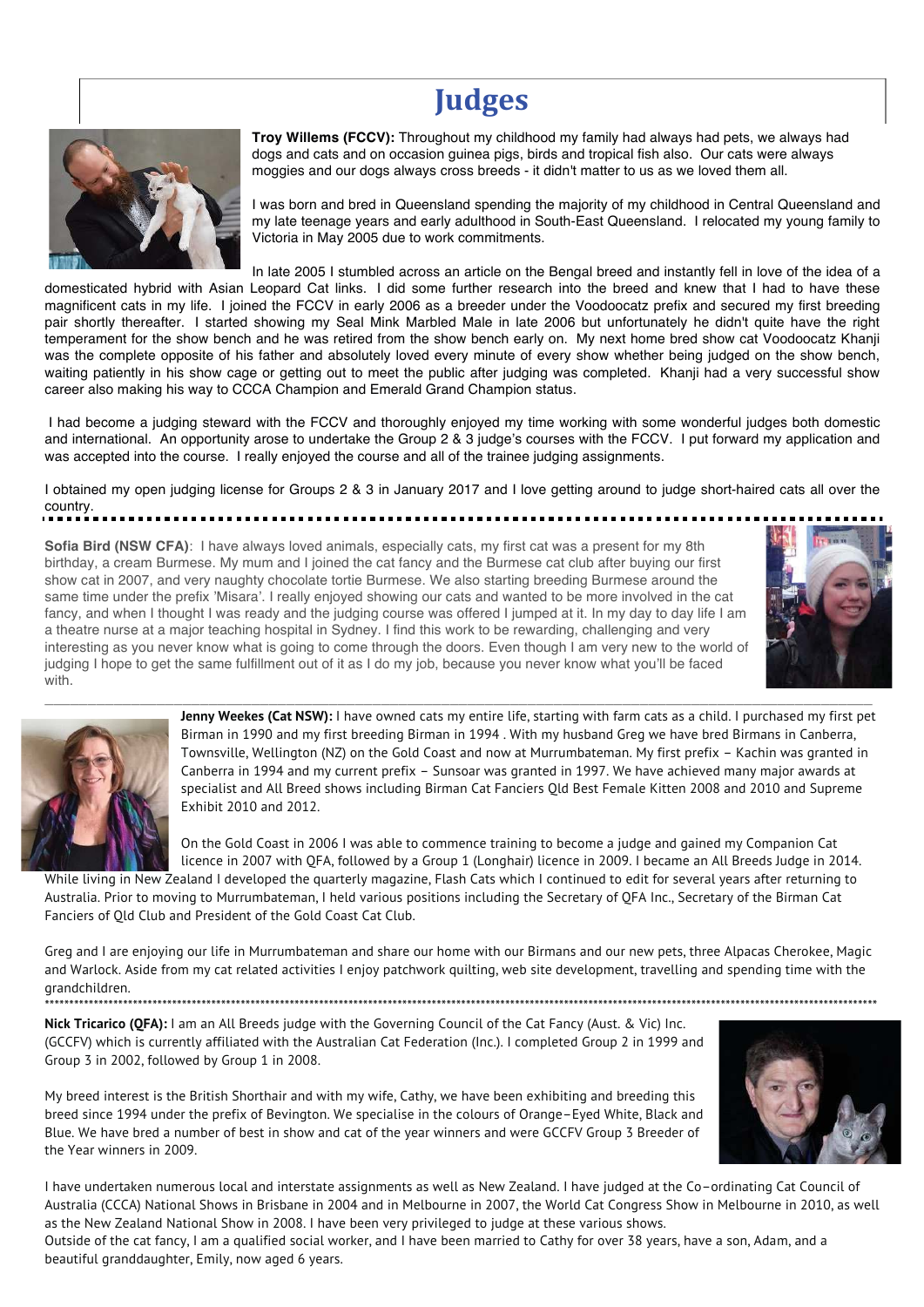# **Judges and Assignments**

Ring 1 Ring 2 Ring 3

All Group 3 EXHIBITS & Companions: Troy Willem Litters (judged once only) Sofia Bird Best Exhibits: Each ring will select and present their Best 5 Exhibits

Nick Tricarico

Jenny Weekes

Burmese Speciality ring and Classes: All judged by Sofia Bird

- **Challenge Ring**  $\bullet$
- Litters (Solid & Rainbow)  $\bullet$
- Burmese Golden Oldies Classes
- Burmese Miscellaneous Classes: Head Type, Eye Colour & Shape, Coat Colour and Condition.  $\bullet$  .
- Burmese LILAC & CHOCOLATE: Sofia will present her Burmese Top 5 Exhibits and Top 3 Oldies
- Burmese Purrsonality Class: Chris Buckley  $\bullet$

(The right is reserved to alter assignments w/o notice should the need arise.)

# **Show Personnel**

Catering: Melanie Martin: 0411311311

| <b>Show Entries:</b><br>Show Processor: Julie Fitzhenry - | Susan Thomas:<br>sue k thomas@hotmail.com<br>66 Sherwood Road ALDAVILLA<br>Via Kempsey NSW<br>pajuwal.231@gmail.com |
|-----------------------------------------------------------|---------------------------------------------------------------------------------------------------------------------|
|                                                           | Show Secretary: Lyn Minard 0400 282 303 (e) minard@iprimus.com.au                                                   |
| <b>Show Manager:</b>                                      | Chris Buckley -<br>$(02)$ 4655 5362 (e) chrisandbren@bigpond.com<br>0428 339 058                                    |
| Stewards:                                                 | Christine Kindred, Jaen Dickeson, Reece Noldart, Chris Smith, Melanie Martin,<br>Stephanie Richards                 |
| Ring Coordinators/<br>Card Writers:                       | Linda Broad, Lyn Varney, Sue Wyman, Ann Elphick,                                                                    |
| Trophies:                                                 | Marg Sim                                                                                                            |
| Vet Officer                                               | Normanhurst Vet Practice                                                                                            |
| CFA Rep:                                                  | TBA                                                                                                                 |

# **Catering**

Free tea / coffee / biscuits will be available for exhibitors from 7:00 - 8:45am.

Catering will be provided for workers and exhibitors that order food on their entry form only. Menu options will consist of: Chicken/Beef/Vege Empanadas, Savory tarts Arancini, 3 Salad options, Savory Tarts, Dessert options and a drink.

The Belrose Super Centre is 2 minutes drive up the road for people that wish to purchase food locally elsewhere.

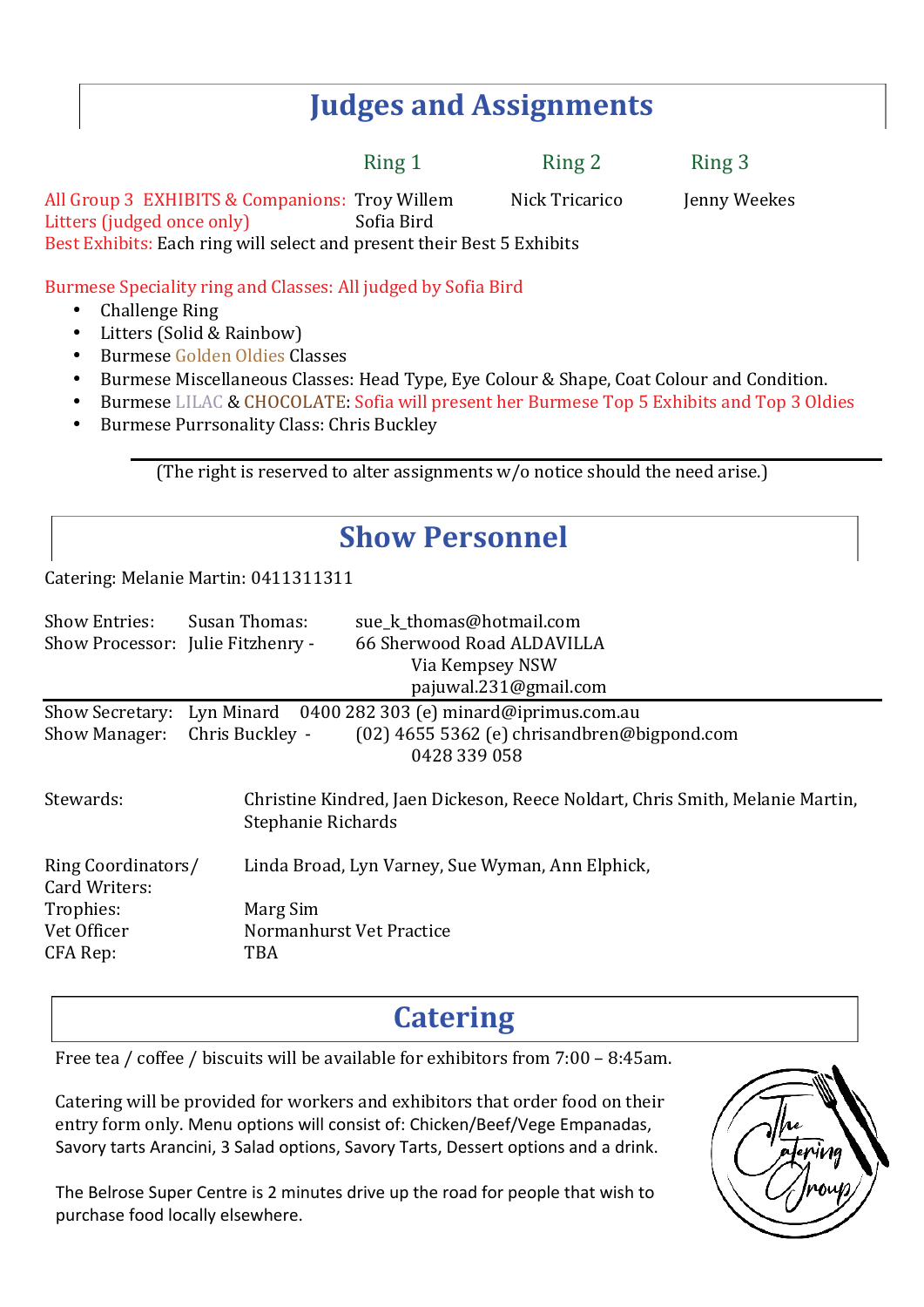# **Entry Fees**

| Litters (1 ring only)                 |                       | \$5.00ea  | Cats/Kittens on exhibition   |                                             | \$10.00ea |
|---------------------------------------|-----------------------|-----------|------------------------------|---------------------------------------------|-----------|
| Kittens from entered Litter**         |                       | \$10.00ea | (Judge's cats/kittens free)  |                                             |           |
| Kittens and Cats**                    |                       | \$35.00ea | Show Catalogue(s)            |                                             | \$7.00ea  |
| Burmese Golden Oldies                 |                       | \$15.00ea | Benching Fee (per Exhibitor) |                                             | \$5.00ea  |
| (Includes open class in all 4 rings)  |                       |           |                              | Show Supplied Double Case(s)                | \$5.00ea  |
| <b>Burmese Miscellaneous Classes:</b> |                       |           |                              | Each Class \$5.00ea All 4 Classes \$15.00ea |           |
| Raffle Tickets                        | \$2.00ea or 3 for \$5 |           |                              | Advertisements in the show Catalogue***     |           |
|                                       |                       |           |                              |                                             |           |

\*\* includes 3 rings + Specialist Burmese ring for Burmese Exhibits and 3 rings for Group 3 Exhibits. \*\*\* advertisements must be typeset with no handwritten alterations. Contact the Show processor if any setting is required as additional costs will be involved. (Copy MUST accompany show entry)

# **Awards and Prizes**

## **Rosettes &/or Sponsor & Society Trophies**

(Supplies permitting) will be provided:

## **Group 3 Exhibits**

- Top 5's male, female, neuter & spay cats and male, female & desexed Kitten.
- **Rest Litter**
- $\bullet$ Top 5 Exhibits in each Ring

## **COMPANIONS:**

• Top 5 Companions in each ring.

## **BURMESE**

- $\bullet$ Top 5 Exhibits in each Ring
- Best Litter, Best Single Colour litter and Best Rainhow Litter.
- $\bullet$ Best: Male cat, Female Cat, Neuter cat, Spay Cat, Male kitten Female kitten & Desexed kitten
- $\bullet$ Challenge Cards will be completed by each judge after their judging is concluded. These award cards will be placed on cages after all the judging has concluded.
- Top 5 Exhibits in LILAC & CHOCOLATE colour class
- Special Awards for: All the Golden Oldie Classes

Prize for Best Decorated Cage chosen by **Sally Prass** 

**Public Choice Favourite Exhibit.** 

## **Best Exhibit in each Miscellaneous Class**

- Special Mementos for all first time **Burmese Exhibitors**
- Judges Choice- each judge will select their choice from their assignment.
- $\bullet$ Stewards Choice - each steward will select their choice from their assignment.
- Top 5 and other trophies also will be placed on cages after all judging has concluded.
- All card and trophies etc placed on cages  $\bullet$ are the responsibility of the exhibitor and will not be replaced should they go missing.

# **Kittens/Litters Cage Area**

Both exhibitors and the public will not be permitted to enter the Kittens/litters cage areas whilst any kitten judging is taking place. This requirement will be strictly enforced.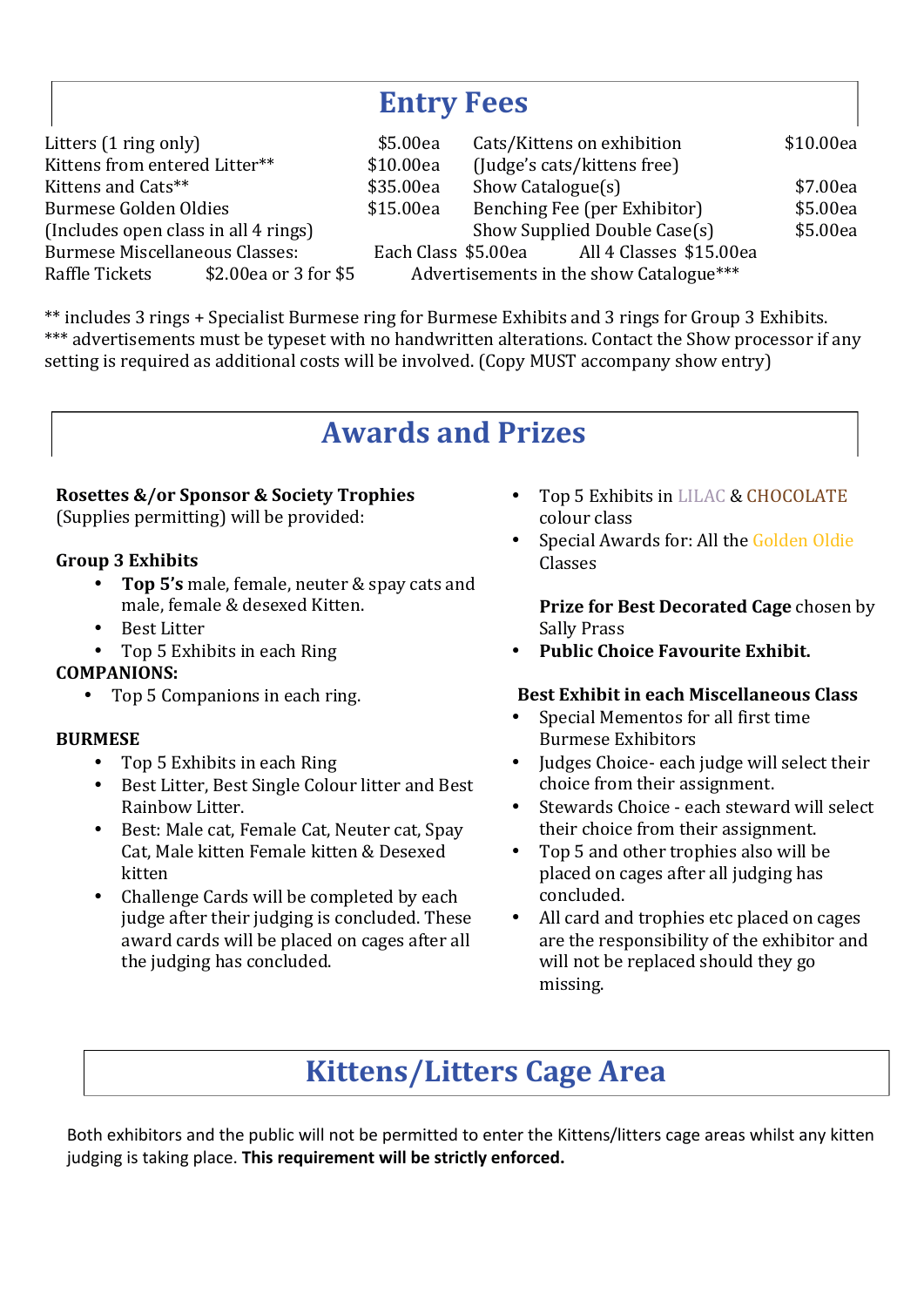## **Burmese Specialist Ring and Classes Judged by Sofia Bird**

## **Best Burmese Exhibits**

Sofia will select and present her (5) Best exhibits

## **Lilac and Chocolate Burmese Colour Class**

Eligible exhibits will be entered automatically. The Top 5 exhibits in this class will be awarded special prizes

## **Burmese Miscellaneous Classes**

For each Miscellaneous Class

- Eve colour and Shape
- Head Type
- Coat Colour and Condition
- Purrsonality
- Prizes will be awarded to the best kitten, best entire cat and best desexed cat. In addition, the overall best exhibit in each class will be awarded a special trophy.
- Burmese Golden Oldie

Exhibits will be judged in the following classes:

Best Exhibit over 7 years

Best Exhibit over 10 years

- $\bullet$ Entire Golden Oldie
- Desexed Golden Oldie  $\bullet$
- $\bullet$ Head Type
- Top 3 Golden Oldie Exhibits will also be awarded
- Coat Colour and Condition
- **Body Type**

Please indicate on the entry from the rings in which you wish each Golden Oldie exhibit entered.

- All Golden Oldie exhibits will be benched amongst the youngsters in catalogue order. A tribute section in the catalogue will promote these special exhibits and will contain photos and room for a description of their career. Please provide a photo and details with your entry.
- You may elect to not enter an exhibit in one or more of the rings. Please note this on your entry  $\bullet$ form for the exhibit concerned. Note that there will be no reduction in fee for the exhibit if you do this.
- $\bullet$ Coloured or white cage curtains may be used
- Own cages may be used if you are to use an "Own Cage" for an exhibit PLEASE indicate the  $\bullet$ relevant size on the entry for (see the list on the entry form).
- Litter kittens, entered in the open classes, will be judged from the litter cage, so you will not need  $\bullet$ to provide separate curtains.

# **BURMESE ASSOCIATION: FELINE RESCUE**



The Burmese Cat Society assists with the rescue, treatment, rehabilitation and rehoming of cats in need. We will be promoting, answering questions and raising much needed funds towards our rescue program on the day.

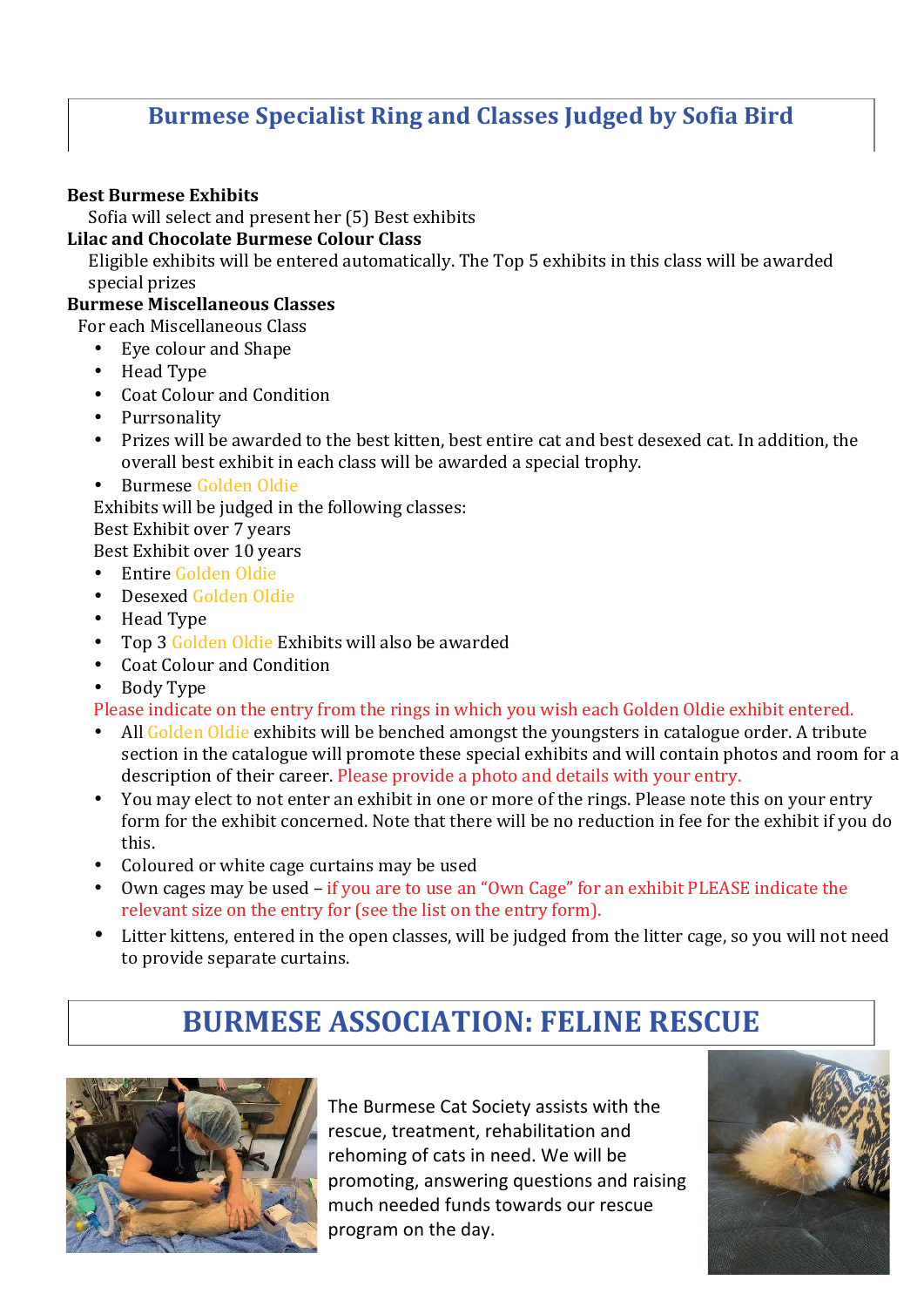# **ENTRY PAYMENT**

PREFERRED METHOD OF PAYMENT IS BY ELECTRONIC FUNDS TRANSFER (EFT to the SOCIETY's account:

BSB: 032 501 A/C No. 194639 A/C name: Burmese Cat Society of A/Asia Inc.

If you don't have electronic access to your financial institution account you can arrange for your institution to make an EFT payment for you- enquire at your financial institution's office.

If you pay by EFT, you MUST forward a copy of YOUR FINANCIAL INSTITUTION RECEIPT with your entry

### OR you can pay by Cheque or Money order forwarded with your entry. \*\*NB Funds MUST be in BCSA Account no later than 4 days prior to the show.

The Burmese Cat society of Australasia Inc. OPEN ENTRY 2022 Group 3 Championship Show

### **EXHIBITOR INFORMATION - SPECIAL EXHIBITOR AND ENTRY REQUIREMENTS (Dec 2018)**

MEMBERSHIP STATUS All exhibitors resident in NSW must be current financial members of NSW CFA, except when the show is an Open Entry show where Cats NSW or ANCATS members may exhibit. New exhibitors resident in NSW may show 3 times as non-members provided their exhibits are registered in their name with NSW CFA. An exhibitor resident in another state must be a member of a controlling body recognised by CCCA or ACF (or ANCATS when the show is an Open Entry show), and the exhibits must be registered in the exhibitor's name with that controlling body.

ENTRIES: All entries must be submitted on the current official NSW CFA Entry Form together with a clear copy of each exhibit's registration certificate in the name of the exhibitor as owner. For interstate exhibitors where the registration certificate does not include a 4-generation pedigree, then a 4-generation pedigree must be provided showing the breeds and colours of all forebears. All exhibits must conform to CCCA Breed Standards.

**COMPLAINTS AND DISPUTES Show** Procedure 1.3 requires that any dispute arising from any aspect of the conduct of a show shall be referred to the Show Committee of the show prior to the conclusion of the show.

RETURNED CHEQUES Should any cheque be returned unpaid, a money order, cash or bank cheque or EFT transfer will be required to ensure that the entry is processed. The exhibitor will pay any costs incurred by the Club for a returned cheque.

AMENDMENTS TO SEX/COLOUR/TITLES Any change to the sex, colour/pattern, or title of an exhibit after an entry has been lodged must be submitted in writing to the Show Secretary together with a copy of the amended Certificate of Registration no later that one week prior to the show date unless arrangements have been made with the Show Secretary to provide changes at a later date. No changes will be made to the catalogue or judging slips on the show day.

CLAWS TO BE CLIPPED The front and back claws of each exhibit must be clipped.

VETERINARY INSPECTION Each exhibit must be inspected by and pass the Veterinary Officer's examination before being allowed to be benched in the show. Exhibitors are to handle their own cats at the vetting table.

VACCINATION OF KITTENS All kittens must be vaccinated and at least one vaccination must be administered by a qualified veterinary practitioner. Exhibitors must produce documentary evidence (valid vaccination certificate signed by a qualified vet) for each kitten exhibit and a vaccination shall have been carried out not less than 14 days prior to the date of the show. Failure to produce a valid vaccination certificate at vetting may result in a single vet out for the kitten concerned. See also Show Procedure 6.3 c).

AGGRESSIVE EXHIBITS A Judge or Steward is not required to handle any exhibit showing signs of aggression. Owners have a duty of care not to bench any exhibit that has a reported history of fractious behaviour. The Show Manager and Show Committee in consultation with the Show Representative may require the removal of any such exhibit from the show.

NSW CFA CAT/KITTEN OF THE YEAR AWARDS To be eligible for Cat of the Year awards an exhibit must be in the continuous ownership of a financial member throughout the year. Points are awarded based on the Top Five results at a show-1st -10pts;2nd -7pts;3nd -4pts;4th

-2pts;5<sup>th</sup> -1pt. Note 1: Where an owner becomes a member after the start of a calendar year, points will only accumulate from the date the membership application is processed by the office. Note 2: If during the year a cat is transferred to a new owner who is not a member, the cat's ownership by a financial member will be deemed continuous provided a membership application from the new owner is received and recorded by the office within 4 weeks of the date of transfer, otherwise note 1 shall apply. Note 3: Where an interstate, Cats NSW, or ANCATS exhibit gains a Top Five placing, then that placing remains awarded to that exhibit and the placing of NSW CFA exhibits is not altered.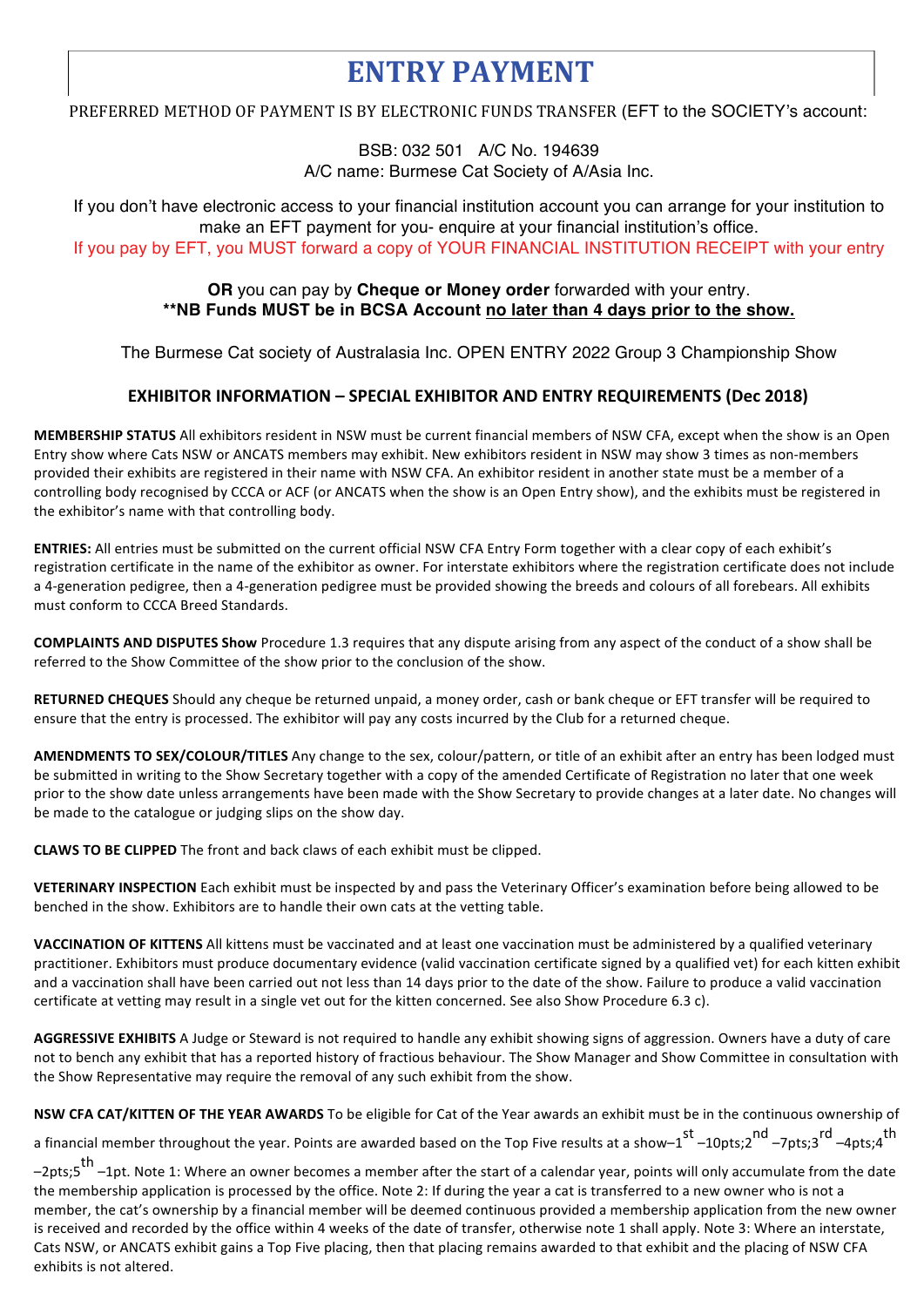# The Burmese Cat Society of Australasia Inc.<br>OPEN ENTRY 2022 Group 3 Show<br>Summary sheet (please PRINT clearly)

## **OPEN ENTRY 2022 Group 3 Show**



| <b>Number</b>                                                                                    |                                                                                                                                                                                                                                                                                                                 | \$                  |
|--------------------------------------------------------------------------------------------------|-----------------------------------------------------------------------------------------------------------------------------------------------------------------------------------------------------------------------------------------------------------------------------------------------------------------|---------------------|
| Litters                                                                                          |                                                                                                                                                                                                                                                                                                                 | 10.00ea             |
|                                                                                                  | Kittens from entered litter **                                                                                                                                                                                                                                                                                  | 10.00ea             |
|                                                                                                  | Kittens and Cats for first 5 entries                                                                                                                                                                                                                                                                            | 35.00ea             |
|                                                                                                  | Kittens and Cats for Subsequent entries                                                                                                                                                                                                                                                                         | 25.00ea             |
|                                                                                                  | ** includes 3 rings + specialist Burmese ring for Burmese exhibits and 3 rings for other exhibits                                                                                                                                                                                                               |                     |
| Golden Oldies                                                                                    |                                                                                                                                                                                                                                                                                                                 | 15.00ea             |
|                                                                                                  | NB: for the catalogue a photo and details of each exhibit entered should be included with entry, or emailed                                                                                                                                                                                                     |                     |
|                                                                                                  | Burmese Miscellaneous classes OR                                                                                                                                                                                                                                                                                | 5.00ea              |
|                                                                                                  | All 4 Burmese Miscellaneous Classes (per exhibit)                                                                                                                                                                                                                                                               | 15.00ea             |
|                                                                                                  | Benching fee (per exhibitor)                                                                                                                                                                                                                                                                                    | 5.00ea              |
|                                                                                                  | Show supplied double cage(s) (litters free)                                                                                                                                                                                                                                                                     | 5.00ea              |
| Cats/kittens on exhibition (judges cats/kittens free)                                            |                                                                                                                                                                                                                                                                                                                 | 5.00ea              |
|                                                                                                  | _________ Donation to trophy fund                                                                                                                                                                                                                                                                               | Varied              |
| Special Burmese Membership Show Price (Single \$25, Dual/family \$30 see BSCA website for T&C's) |                                                                                                                                                                                                                                                                                                                 | Varied              |
|                                                                                                  | Full Catered Meal for Exhibitors (Including Chicken/Beef/Vege Empanadas, Arancini,                                                                                                                                                                                                                              | 20.00pp             |
|                                                                                                  | 3 Salad options, Savory Tarts, Dessert options and a drink.<br>Advertisements in catalogue (copy MUST accompany entry or be emailed)                                                                                                                                                                            |                     |
|                                                                                                  | Business Card: 3.00ea<br>Full page: 10.00ea<br>Half page: 6.00ea                                                                                                                                                                                                                                                |                     |
| <b>Raffle Tickets</b>                                                                            |                                                                                                                                                                                                                                                                                                                 | \$2 ea OR 3 for \$5 |
|                                                                                                  | I/we have paid this total amount by (cross (X) appropriate box)                                                                                                                                                                                                                                                 | <b>TOTAL</b>        |
|                                                                                                  |                                                                                                                                                                                                                                                                                                                 |                     |
|                                                                                                  | [PREFERRED METHOD] Electronic Funds Transfer (EFT) to the Society's Acc<br>NB please include "Show Payment from (your name)"in the comments AND forward a copy of YOUR BANK<br><b>PAYMENT RECEIPT</b> with this form<br>Bank details for EFT are Burmese Cat Society of A/asia Inc. BSB: 032 501 Acc No: 194639 |                     |
|                                                                                                  | Cheque /money order enclosed with this entry<br>Cheque/ money order remittances should be payable to:<br>"The Burmese Cat Society of Australasia Inc."                                                                                                                                                          |                     |
|                                                                                                  | I/we agree to abide by the rules and show procedures of NSW Cat Fanciers' Association Inc. and the Show<br>conditions of entry                                                                                                                                                                                  |                     |
|                                                                                                  |                                                                                                                                                                                                                                                                                                                 |                     |

NB: It is a condition of entry that all exhibits remain in show cages until 4.00 pm unless advised otherwise. **ALL ENTRIES** close with the show processor on 8<sup>th</sup> July, 2022. For return confirmation of entry via Aust Post, please enclosed a stamped, self-addressed envelope (preferably DL size, 110mm x 220mm)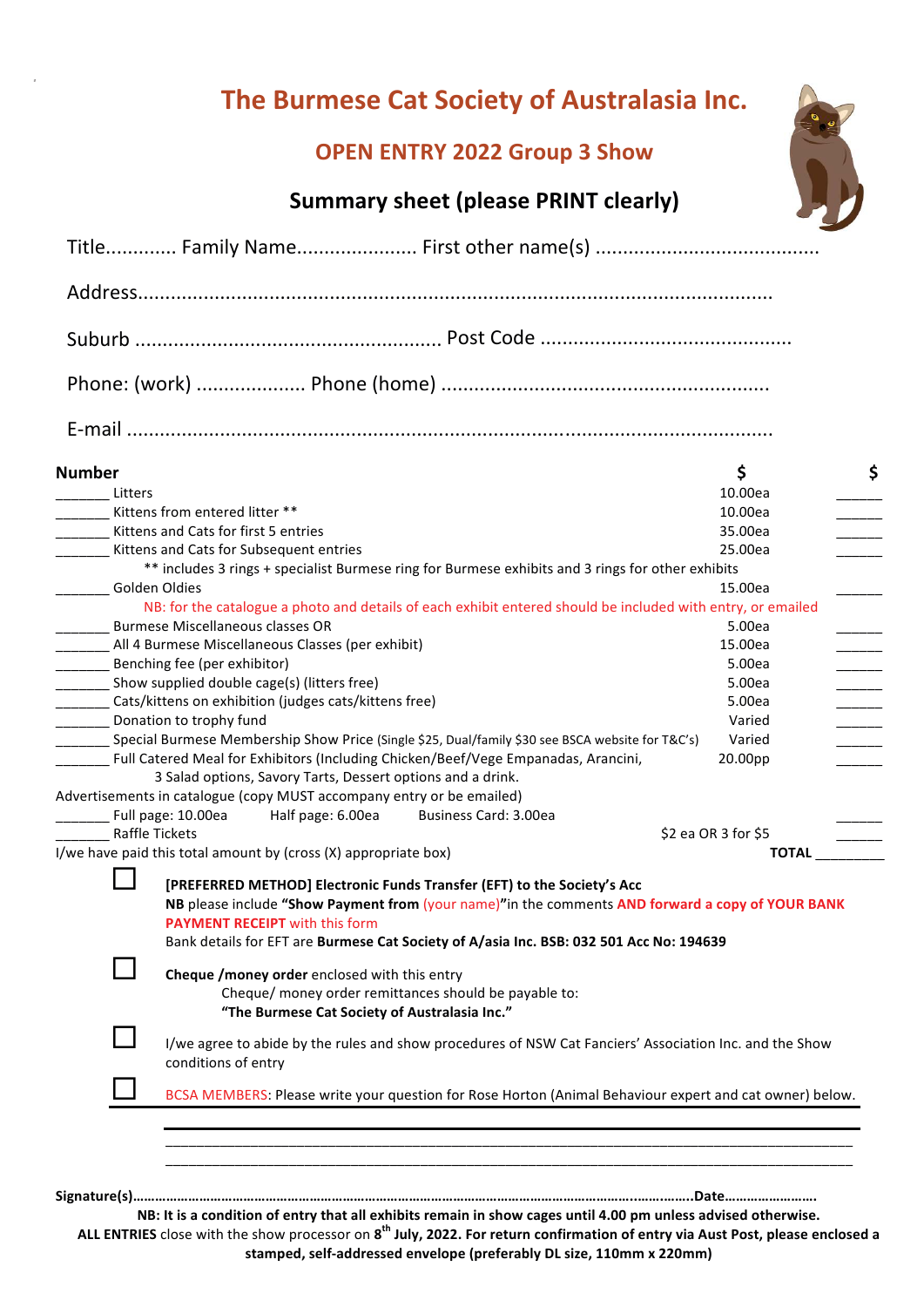#### **NSW C.F.A. Inc. Show Entry Form 
<b>Example 2:2015 PLEASE PRINT If more than 4 exhibits are to be entered use an additional form**

| Show Entered                                          |                |               |                    |  |  |  |
|-------------------------------------------------------|----------------|---------------|--------------------|--|--|--|
| Title (circle)                                        | Family name(s) | Other name(s) |                    |  |  |  |
| Address                                               |                | Suburb        | Postcode           |  |  |  |
| Email                                                 |                | Phone         | ۰                  |  |  |  |
| Your registering body (e.g. NSW CFA, FCCV, QFA, etc.) |                |               | Your member number |  |  |  |

I/we wish to enter the exhibits as detailed below in this Show

I/we agree to abide by the rules and Show Procedures of NSW CFA Inc. and that I/we enter the exhibits at my/our own risk.

I/we also agree that I/we will withdraw the following exhibits should any of them at any time during the period of 15 days immediately preceding the date of the Show, be in a cattery or be in contact with cats affected with infectious diseases.

Further I/we will not exhibit any of the following exhibits at any show within five days prior to the date of this Show.

Date: ..................................... Signature(s):............................................................................................……… **NOTES** 

• For each exhibit entered a clear photocopy of the exhibit's Certificate of Registration & pedigree, as issued by a controlling body, must be attached to this form. DO NOT SEND ORIGINAL CERTIFICATES/PEDIGREES.

• The completed Show Summary Sheet (from the Show Schedule) must be forwarded with this form

• An exhibit owned by a NSW resident must be registered with NSW CFA, and the exhibitor must be a member of NSW CFA unless the show has been declared an Open Entry Show.

NOTE: A new exhibitor (intending NSW CFA member) is permitted to enter 3 shows without being a member of NSW CFA except where the new exhibitor's exhibit is a pedigree cat which must be registered with NSW CFA

• Each kitten will be entered automatically in the relevant age class

• Each cat will be entered automatically in the relevant open class

• Each eligible cat will be entered automatically in the relevant CCCA class (free class – ANCATS exhibits are not eligible) • TO ENTER A LITTER in the show:

Write LITTER & include number of kittens in the litter, followed by the litter registration number. A photocopy of the Litter Registration Certificate must be attached.

• If an exhibit is to be ON EXHIBITION (i.e. at the show & not competing) print ON EXHIBITION in the O*ther Classes* box

#### **OWN CAGE SIZES 61 –** width less than 61cm; **69 –** width 62 – 69 cm; **76 –** width 70 – 76cm

| <b>EXHIBIT 1</b><br>Name & Registration no:<br>Other Classes entered: please PRINT the title of the classes entered e.g. HEAD TYPE,         | sex (circle)<br>Male Female<br>Neuter Spay<br>Double Cage<br>(circle)<br>NO YES | <b>Rings Entered</b><br>(circle)<br>1 2 3 ALL<br>Own Cage<br>(circle)<br>61 69 76 |
|---------------------------------------------------------------------------------------------------------------------------------------------|---------------------------------------------------------------------------------|-----------------------------------------------------------------------------------|
| <b>EXHIBIT 2</b><br>Name & Registration no:<br><b>Other Classes entered:</b> please PRINT the titles of the classes entered e.g. HEAD TYPE, | sex (circle)<br>Male Female<br>Neuter Spay<br>Double Cage<br>(circle)<br>NO YES | <b>Rings Entered</b><br>(circle)<br>1 2 3 ALL<br>Own Cage<br>(circle)<br>61 69 76 |
| <b>EXHIBIT 3</b><br>Name & Registration no:<br>Other Classes entered: please PRINT the titles of the classes entered e.g. HEAD TYPE,        | sex (circle)<br>Male Female<br>Neuter Spay<br>Double Cage<br>(circle)           | <b>Rings Entered</b><br>(circle)<br>1 2 3 ALL<br>Own Cage<br>(circle)             |
| <b>EXHIBIT 4</b><br>Name & Registration no:                                                                                                 | NO YES<br>sex (circle)<br>Male Female<br>Neuter Spay                            | 61 69 76<br><b>Rings Entered</b><br>(circle)<br>1 2 3 ALL                         |
| <b>Other Classes entered:</b> please PRINT the titles of the classes entered e.g. HEAD TYPE,                                                | Double Cage<br>(circle)<br>NO YES                                               | Own Cage<br>(circle)<br>61 69 76                                                  |